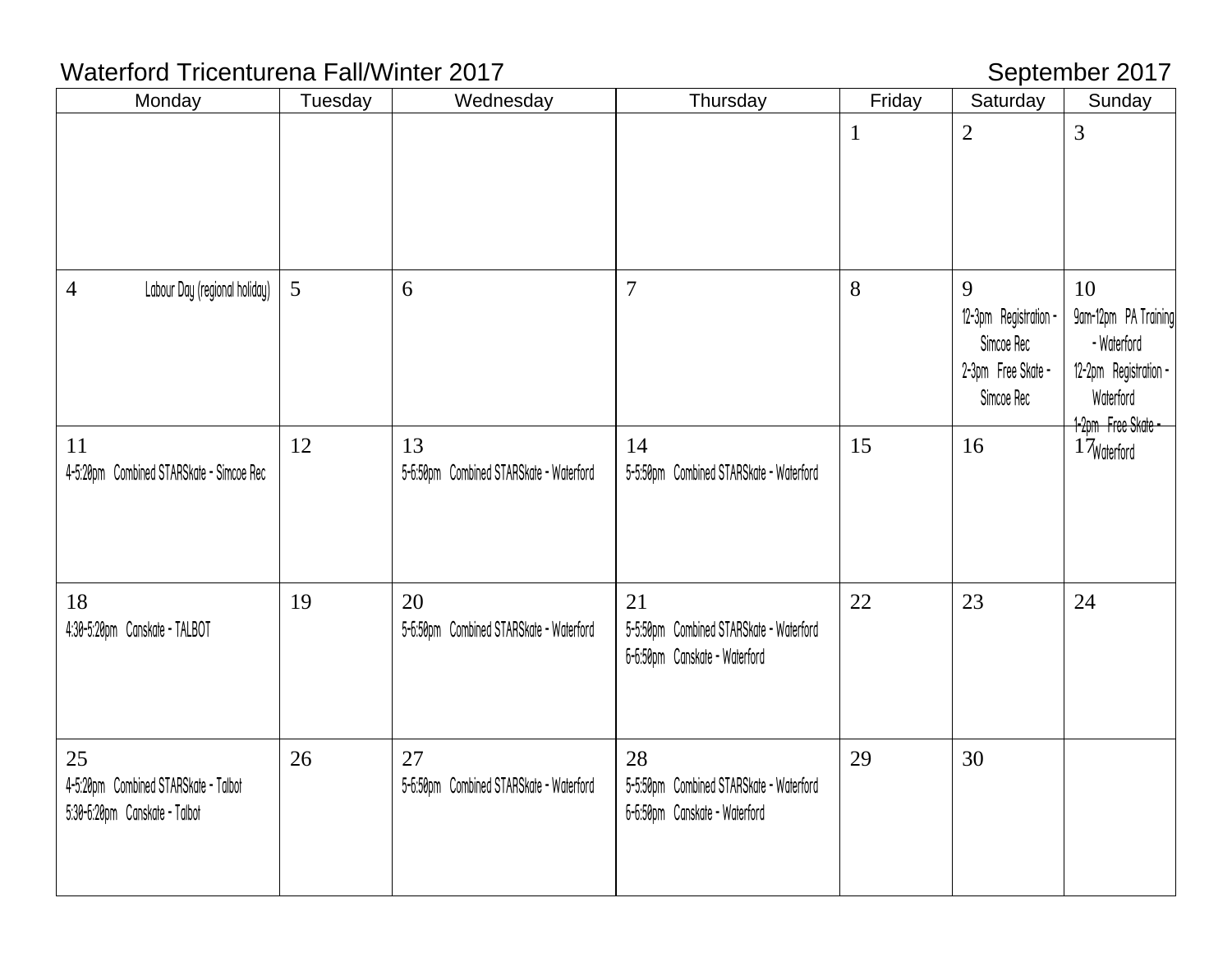# Waterford Tricenturena Fall/Winter 2017 **CENN CONSTRANT CONSTRANT CONSTRANT CONSTRANT CONSTRANT CONSTRANT CONSTR**

| Monday                                                                                  | Tuesday                               | Wednesday                                                                                  | Thursday                                                                       | Friday                     | Saturday                   | Sunday                                        |
|-----------------------------------------------------------------------------------------|---------------------------------------|--------------------------------------------------------------------------------------------|--------------------------------------------------------------------------------|----------------------------|----------------------------|-----------------------------------------------|
|                                                                                         |                                       |                                                                                            |                                                                                |                            |                            | $\mathbf{1}$                                  |
| $\overline{2}$<br>4-5:20pm Combined STARSkate - Talbot<br>5:30-6:20pm Canskate - Talbot | 3                                     | $\overline{4}$                                                                             | 5<br>5-5:50pm Combined STARSkate - Waterford<br>6-6:50pm Canskate - Waterford  | 6                          | $\overline{7}$             | 8                                             |
| 9<br>Thanksgiving Day (regional<br>holiday)                                             | 10                                    | 11<br>5-6:50pm Combined STARSkate - Waterford                                              | 12<br>Skating cancelled due to<br>Pumpkinfest                                  | 13<br>W<br>đt<br>erf<br>Oľ | W<br>14<br>đt<br>erf<br>Oľ | 15<br>W<br>at<br>erf<br>Oľ                    |
| 16<br>4-5:20pm Combined STARSkate - Talbot<br>5:30-6:20pm Canskate - Talbot             | 17                                    | 18<br>Healthcare Aide Day<br>(regional holiday)<br>5-6:50pm Combined STARSkate - Waterford | 19<br>5-5:50pm Combined STARSkate - Waterford<br>6-6:50pm Canskate - Waterford | 20<br>Pu<br>m<br>pki<br>nf | 21<br>Pu<br>m<br>pki<br>nf | 22<br>Pu<br>${\tt M}$<br>pki<br>$\mathsf{nf}$ |
| 23<br>4-5:20pm Combined STARSkate - Simcoe Rec<br>5:30-6:20pm Canskate - Simcoe Rec     | 24                                    | 25<br>5-6:50pm Combined STARSkate - Waterford                                              | 26<br>5-5:50pm Combined STARSkate - Waterford<br>6-6:50pm Canskate - Waterford | est<br>27                  | est<br>28                  | est<br>29                                     |
| 30<br>4-5:20pm Combined STARSkate - Simcoe Rec<br>5:30-6:20pm Canskate - Simcoe Rec     | 31<br>$\rm H\alpha$<br>llo<br>W<br>ee |                                                                                            |                                                                                |                            |                            |                                               |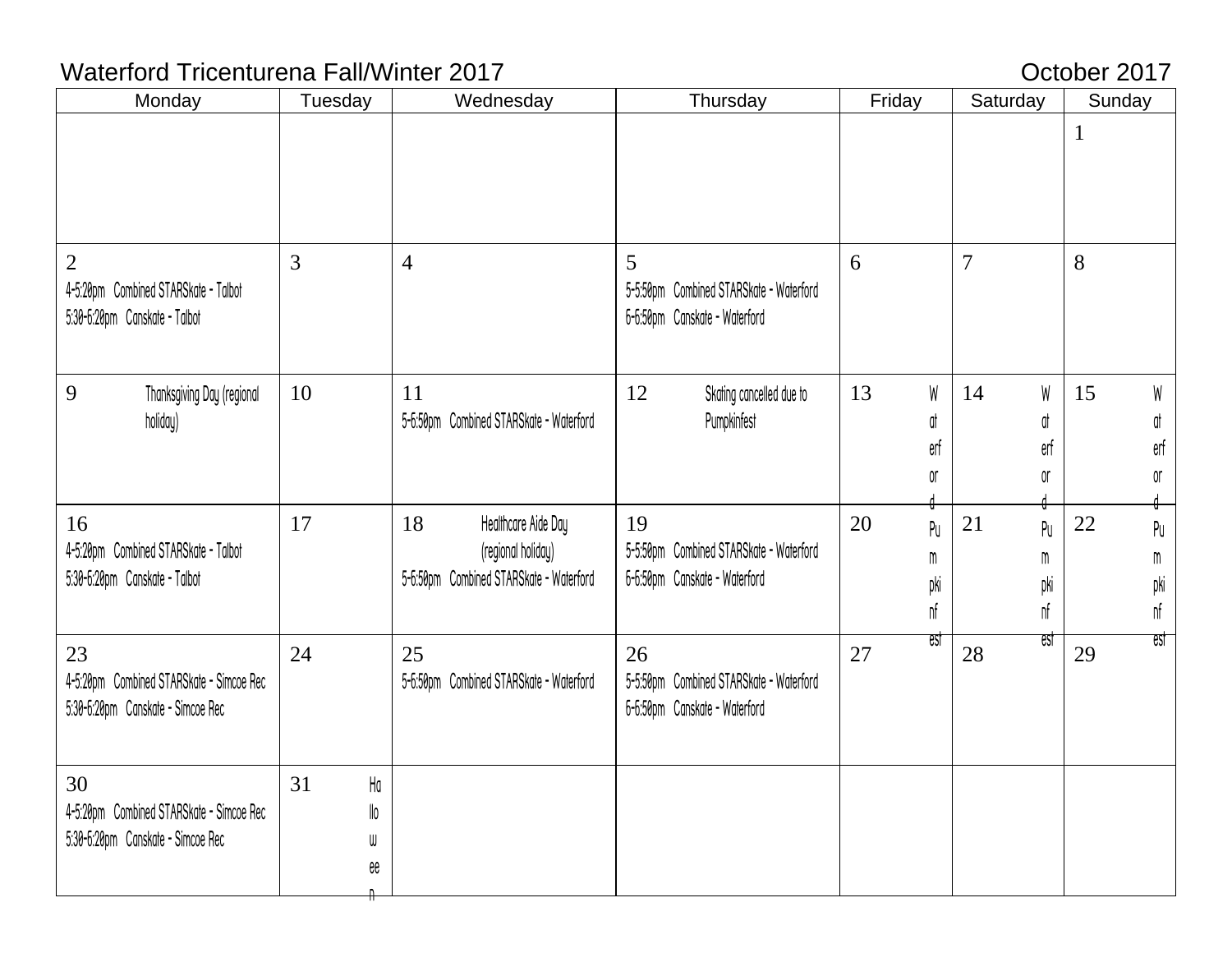# Waterford Tricenturena Fall/Winter 2017 Movember 2017

| Monday                                                                              | Tuesday                                  | Wednesday                                               | Thursday                                                                                   | Friday | Saturday                                               | Sunday                          |
|-------------------------------------------------------------------------------------|------------------------------------------|---------------------------------------------------------|--------------------------------------------------------------------------------------------|--------|--------------------------------------------------------|---------------------------------|
|                                                                                     |                                          | $\mathbf{1}$<br>5-6:50pm Combined STARSkate - Waterford | $\overline{2}$<br>5-5:50pm Combined STARSkate - Waterford<br>6-6:50pm Canskate - Waterford | 3      | $\overline{4}$                                         | 5<br>Da<br>gn<br>tS<br>avi      |
| 6<br>4-5:20pm Combined STARSkate - Simcoe Rec<br>5:30-6:20pm Canskate - Simcoe Rec  | 7                                        | 8<br>5-6:50pm Combined STARSkate - Waterford            | 9<br>5-5:50pm Combined STARSkate - Waterford<br>6-6:50pm Canskate - Waterford              | 10     | Re<br>11<br>m<br>e<br>m<br>br<br>ਗੀ⊤                   | ĥĢ<br>12<br>Ti<br>m<br>en<br>ďs |
| 13<br>4-5:20pm Combined STARSkate - Simcoe Rec<br>5:30-6:20pm Canskate - Simcoe Rec | 14                                       | 15<br>5-6:50pm Combined STARSkate - Waterford           | 16<br>5-5:50pm Combined STARSkate - Waterford<br>6-6:50pm Canskate - Waterford             | 17     | 18<br>$\mathbb{C}\mathsf{e}$<br>Da<br>y (<br>re<br>gio | 19                              |
| 20<br>4-5:20pm Combined STARSkate - Simcoe Rec<br>5:30-6:20pm Canskate - Simcoe Rec | Na<br>21<br>tio<br>nal<br>Þ0             | 22<br>5-6:50pm Combined STARSkate - Waterford           | 23<br>5-5:50pm Combined STARSkate - Waterford<br>6-6:50pm Canskate - Waterford             | 24     | nal<br>25<br>oli<br>da<br>y)                           | 26                              |
| 27<br>4-5:20pm Combined STARSkate - Simcoe Rec<br>5:30-6:20pm Canskate - Simcoe Rec | flG<br>28<br>ina<br>Da<br>y(<br>Yu<br>ko | 29<br>5-6:50pm Combined STARSkate - Waterford           | 30<br>5-5:50pm Combined STARSkate - Waterford<br>6-6:50pm Canskate - Waterford             |        |                                                        |                                 |

n)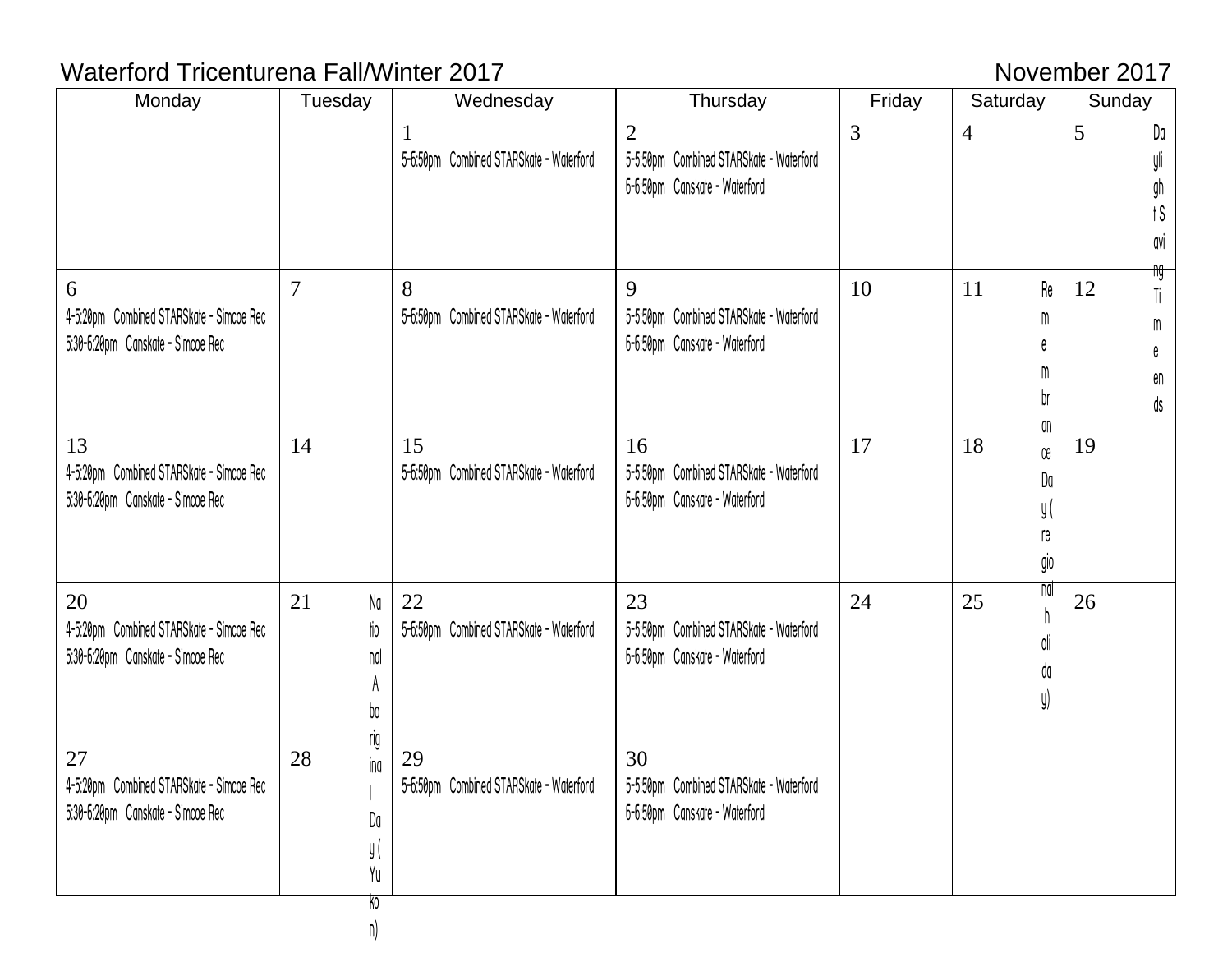# Waterford Tricenturena Fall/Winter 2017 December 2017

gio nal

| Monday                                                                                                                              | Tuesday                            | Wednesday                                     | Thursday                                                                                   | Friday      | Saturday       | Sunday                                                |
|-------------------------------------------------------------------------------------------------------------------------------------|------------------------------------|-----------------------------------------------|--------------------------------------------------------------------------------------------|-------------|----------------|-------------------------------------------------------|
|                                                                                                                                     |                                    |                                               |                                                                                            | $\mathbf 1$ | $\overline{2}$ | $\mathfrak{Z}$                                        |
|                                                                                                                                     |                                    |                                               |                                                                                            |             |                |                                                       |
| 4<br>4-5:20pm Combined STARSkate - Simcoe Rec<br>5:30-6:20pm Canskate - Simcoe Rec                                                  | 5                                  | 6<br>5-6:50pm Combined STARSkate - Waterford  | $\overline{7}$<br>5-5:50pm Combined STARSkate - Waterford<br>6-6:50pm Canskate - Waterford | 8           | 9              | 10                                                    |
| 11<br>Anniversary of the Statute of<br>Westminster<br>4-5:20pm Combined STARSkate - Simcoe Rec<br>5:30-6:20pm Canskate - Simcoe Rec | 12                                 | 13<br>5-6:50pm Combined STARSkate - Waterford | 14<br>5-5:50pm Combined STARSkate - Waterford<br>6-6:50pm Canskate - Waterford             | 15          | 16             | 17                                                    |
| 18<br>4-5:20pm Combined STARSkate - Simcoe Rec<br>5:30-6:20pm Canskate - Simcoe Rec                                                 | 19                                 | 20<br>5-6:50pm Combined STARSkate - Waterford | 21<br>5-5:50pm Combined STARSkate - Waterford<br>6-6:50pm Canskate - Waterford             | 22          | 23             | $\mathbb{C}\mathsf{h}$<br>24<br>ris<br>tm<br>as<br>Ev |
| 25<br>Christmas                                                                                                                     | Bo<br>26<br>xin<br>Da<br>y(<br>re- | 27<br>5-6:50pm Combined STARSkate - Waterford | 28<br>5-5:50pm Combined STARSkate - Waterford                                              | 29          | 30             | ᠊ᡛ<br>Ne<br>31<br>W<br>Ye<br>ar'<br>E                 |

e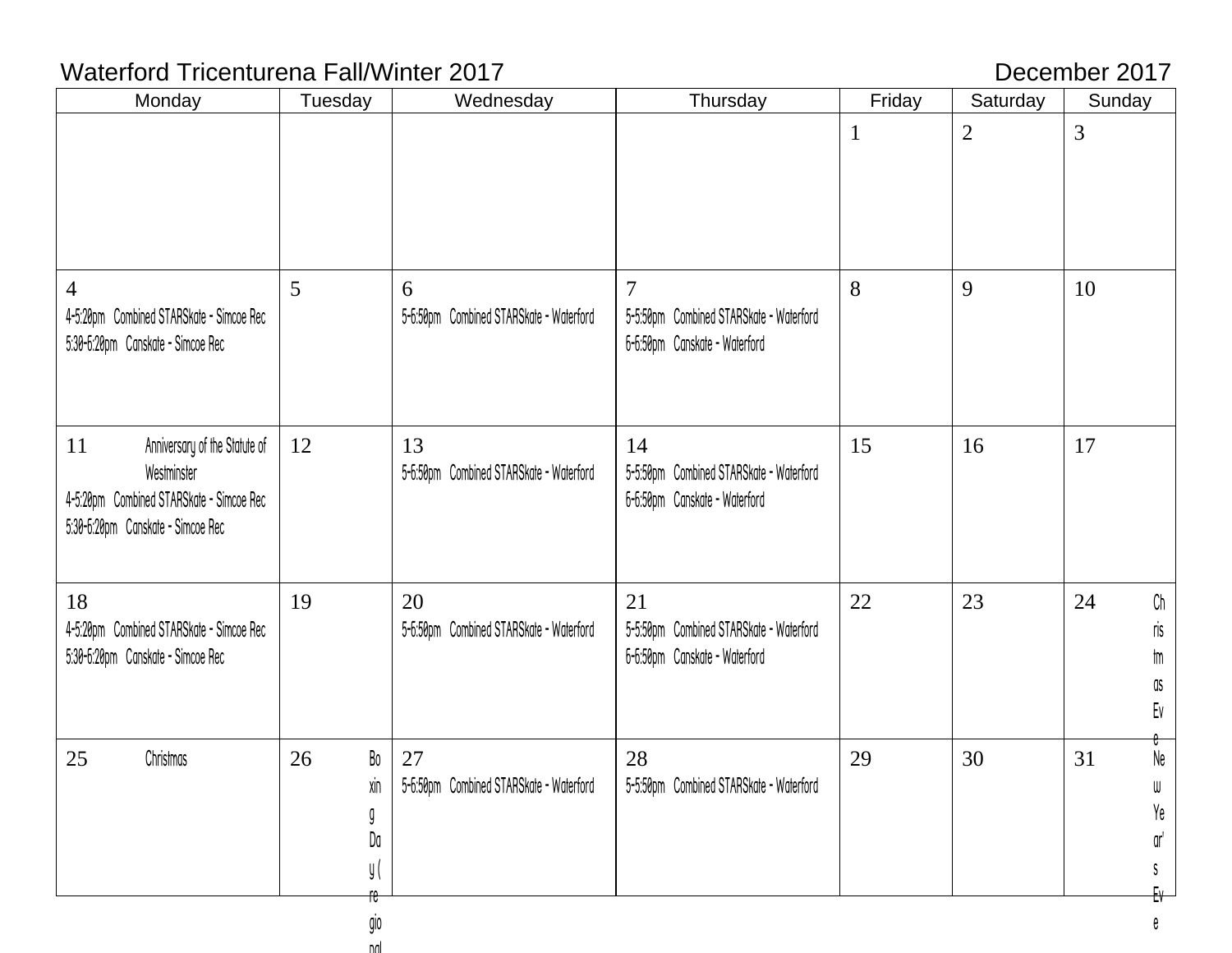# Waterford Tricenturena Fall/Winter 2017 **Vaterford Tricenturena Fall/Winter 2017**

| Monday                                                                              | Tuesday                                                                  | Wednesday                                                 | Thursday                                                                       | Friday | Saturday             | Sunday |
|-------------------------------------------------------------------------------------|--------------------------------------------------------------------------|-----------------------------------------------------------|--------------------------------------------------------------------------------|--------|----------------------|--------|
| New Year's Day<br>$\mathbf{1}$                                                      | Da<br>$\overline{2}$<br>y<br>Aff<br>er<br>Ne                             | $\overline{3}$<br>5-6:50pm Combined STARSkate - Waterford | $\overline{4}$<br>5-5:50pm Combined STARSkate - Waterford                      | 5      | Еp<br>6<br>iph<br>۵n | 7      |
| 8<br>4-5:20pm Combined STARSkate - Simcoe Rec<br>5:30-6:20pm Canskate - Simcoe Rec  | 9<br>Ye<br>$\mathbb{Q}^{\mathsf{r}^\prime}$<br><sub>S</sub><br>Da<br>y ( | 10<br>5-6:50pm Combined STARSkate - Waterford             | 11<br>5-5:50pm Combined STARSkate - Waterford<br>6-6:50pm Canskate - Waterford | 12     | 13                   | 14     |
| 15<br>4-5:20pm Combined STARSkate - Simcoe Rec<br>5:30-6:20pm Canskate - Simcoe Rec | भि<br>16<br>eb<br>ec                                                     | 17<br>5-6:50pm Combined STARSkate - Waterford             | 18<br>5-5:50pm Combined STARSkate - Waterford<br>6-6:50pm Canskate - Waterford | 19     | 20                   | 21     |
| 22<br>4-5:20pm Combined STARSkate - Simcoe Rec<br>5:30-6:20pm Canskate - Simcoe Rec | 23                                                                       | 24<br>5-6:50pm Combined STARSkate - Waterford             | 25<br>5-5:50pm Combined STARSkate - Waterford<br>6-6:50pm Canskate - Waterford | 26     | 27                   | 28     |
| 29<br>4-5:20pm Combined STARSkate - Simcoe Rec<br>5:30-6:20pm Canskate - Simcoe Rec | 30                                                                       | 31<br>5-6:50pm Combined STARSkate - Waterford             |                                                                                |        |                      |        |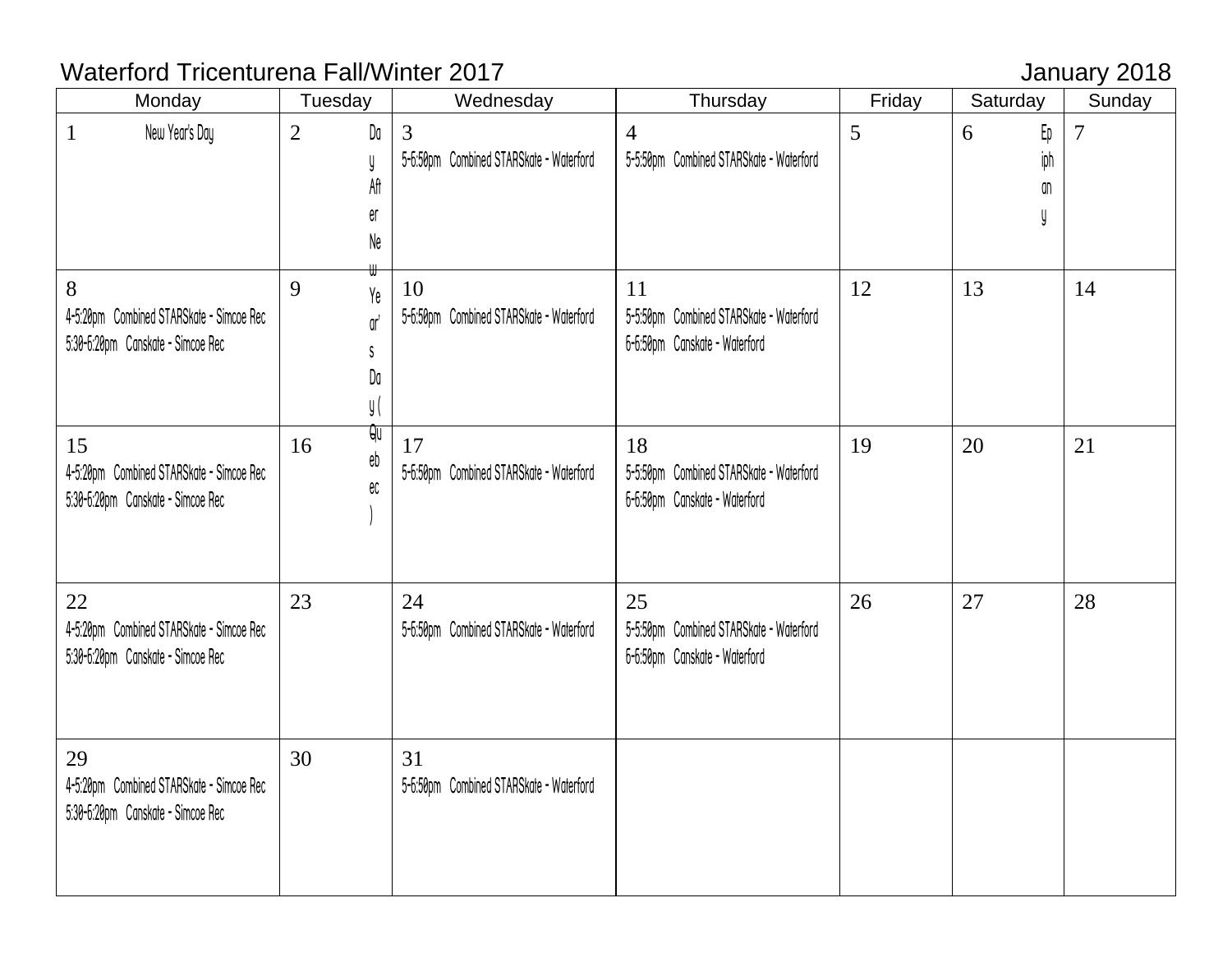# Waterford Tricenturena Fall/Winter 2017 **February 2018**

| Monday                                                                        | Tuesday | Wednesday                               | Thursday                                                                 | Friday               | Saturday | Sunday         |
|-------------------------------------------------------------------------------|---------|-----------------------------------------|--------------------------------------------------------------------------|----------------------|----------|----------------|
|                                                                               |         |                                         |                                                                          | Gr<br>$\overline{2}$ | 3        | $\overline{4}$ |
|                                                                               |         |                                         | 5-5:50pm Combined STARSkate - Waterford                                  | OU                   |          |                |
|                                                                               |         |                                         | 6-6:50pm Canskate - Waterford                                            | na                   |          |                |
|                                                                               |         |                                         |                                                                          | ho                   |          |                |
|                                                                               |         |                                         |                                                                          | g                    |          |                |
| 5                                                                             | 6       | 7                                       | 8                                                                        | Đa<br>9              | 10       | 11             |
| 4-5:20pm Combined STARSkate - Simcoe Rec                                      |         | 5-6:50pm Combined STARSkate - Waterford | 5-5:50pm Combined STARSkate - Waterford                                  | y                    |          |                |
| 5:30-6:20pm Canskate - Simcoe Rec                                             |         |                                         | 6-6:50pm Canskate - Waterford                                            |                      |          |                |
|                                                                               |         |                                         |                                                                          |                      |          |                |
|                                                                               |         |                                         |                                                                          |                      |          |                |
|                                                                               |         |                                         |                                                                          |                      |          |                |
| Family Day (British Columbia)<br>12                                           | 13      | Valentine's Day<br>14                   | 15                                                                       | 16                   | 17       | 18             |
| 4-5:20pm Combined STARSkate - Simcoe Rec<br>5:30-6:20pm Canskate - Simcoe Rec |         | 5-6:50pm Combined STARSkate - Waterford | 5-5:50pm Combined STARSkate - Waterford<br>6-6:50pm Canskate - Waterford |                      |          |                |
|                                                                               |         |                                         |                                                                          |                      |          |                |
|                                                                               |         |                                         |                                                                          |                      |          |                |
|                                                                               |         |                                         |                                                                          |                      |          |                |
| 19<br>Family Day (regional holiday)                                           | 20      | 21                                      | 22                                                                       | Yu<br>23             | 24       | 25             |
| <b>Islander Day (Prince Edward</b>                                            |         | 5-6:50pm Combined STARSkate - Waterford | 5-5:50pm Combined STARSkate - Waterford                                  | ko                   |          |                |
| Island)                                                                       |         |                                         | 6-6:50pm Canskate - Waterford                                            | n                    |          |                |
| Louis Riel Day (Manitoba)                                                     |         |                                         |                                                                          | He                   |          |                |
| Nova Scotia Heritage Day                                                      |         |                                         |                                                                          | rit                  |          |                |
| (Nova Scotia)<br>26                                                           | 27      | 28                                      |                                                                          | ag                   |          |                |
| 4=5:20pm Combined STARSkate = Simcoe Rec                                      |         | 5-6:50pm Combined STARSkate - Waterford |                                                                          | e<br>Da              |          |                |
| 5:30-5:20pm Canskate = Simcoe Rec                                             |         |                                         |                                                                          | y (                  |          |                |
|                                                                               |         |                                         |                                                                          | Yu                   |          |                |
|                                                                               |         |                                         |                                                                          | ko                   |          |                |
|                                                                               |         |                                         |                                                                          | $\mathbb{D}$         |          |                |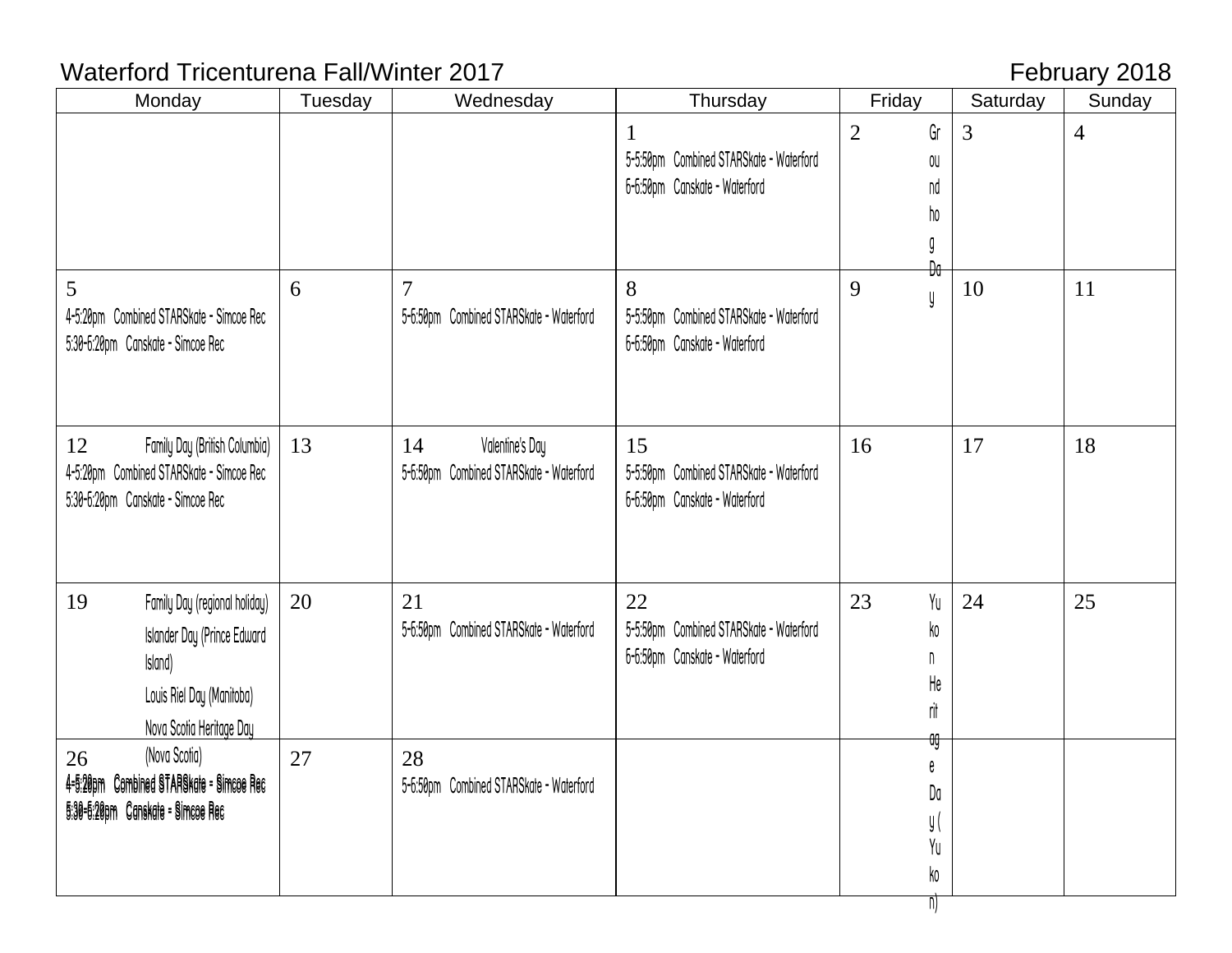# Waterford Tricenturena Fall/Winter 2017 March 2018

| Monday                                                                                                                                     | Tuesday | Wednesday                                                 | Thursday                                                                       | Friday                           | Saturday                           | Sunday                                                    |
|--------------------------------------------------------------------------------------------------------------------------------------------|---------|-----------------------------------------------------------|--------------------------------------------------------------------------------|----------------------------------|------------------------------------|-----------------------------------------------------------|
|                                                                                                                                            |         |                                                           | 1<br>5-5:50pm Combined STARSkate - Waterford<br>6-6:50pm Canskate - Waterford  | $\overline{2}$                   | 3                                  | $\overline{4}$                                            |
| 5<br>4-5:20pm Combined STARSkate - Simcoe Rec<br>5:30-6:20pm Canskate - Simcoe Rec                                                         | 6       | $\overline{7}$<br>5-6:50pm Combined STARSkate - Waterford | 8<br>5-5:50pm Combined STARSkate - Waterford<br>6-6:50pm Canskate - Waterford  | 9                                | 10                                 | Da<br>11<br>yli<br>gh<br>$\dagger \mathbb{S}$<br>avi      |
| Commonwealth Day<br>12<br>4-5:20pm Combined STARSkate - Simcoe Rec<br>5:30-6:20pm Canskate - Simcoe Rec                                    | 13      | 14<br>5-6:50pm Combined STARSkate - Waterford             | 15<br>5-5:50pm Combined STARSkate - Waterford<br>6-6:50pm Canskate - Waterford | 16                               | 17<br>St.<br>p<br>dtr<br>ick<br>₿¢ | fig-<br>18<br>Ti<br>${\tt M}$<br>e<br>sta<br>$\mathsf{u}$ |
| St. Patrick's Day<br>19<br>(Newfoundland and<br>Labrador)<br>4-5:20pm Combined STARSkate - Simcoe Rec<br>5:30-6:20pm Canskate - Simcoe Rec | 20      | 21<br>5-6:50pm Combined STARSkate - Waterford             | 22<br>5-5:50pm Combined STARSkate - Waterford<br>6-6:50pm Canskate - Waterford | 23                               | 24<br>y                            | 25                                                        |
| 26<br>4-5:20pm Combined STARSkate - Simcoe Rec<br>5:30-6:20pm Canskate - Simcoe Rec                                                        | 27      | 28<br>5-6:50pm Combined STARSkate - Waterford             | 29<br>5-5:50pm Combined STARSkate - Waterford<br>6-6:50pm Canskate - Waterford | 30<br>Go<br>0d<br>Fr<br>ida<br>y | 31                                 |                                                           |